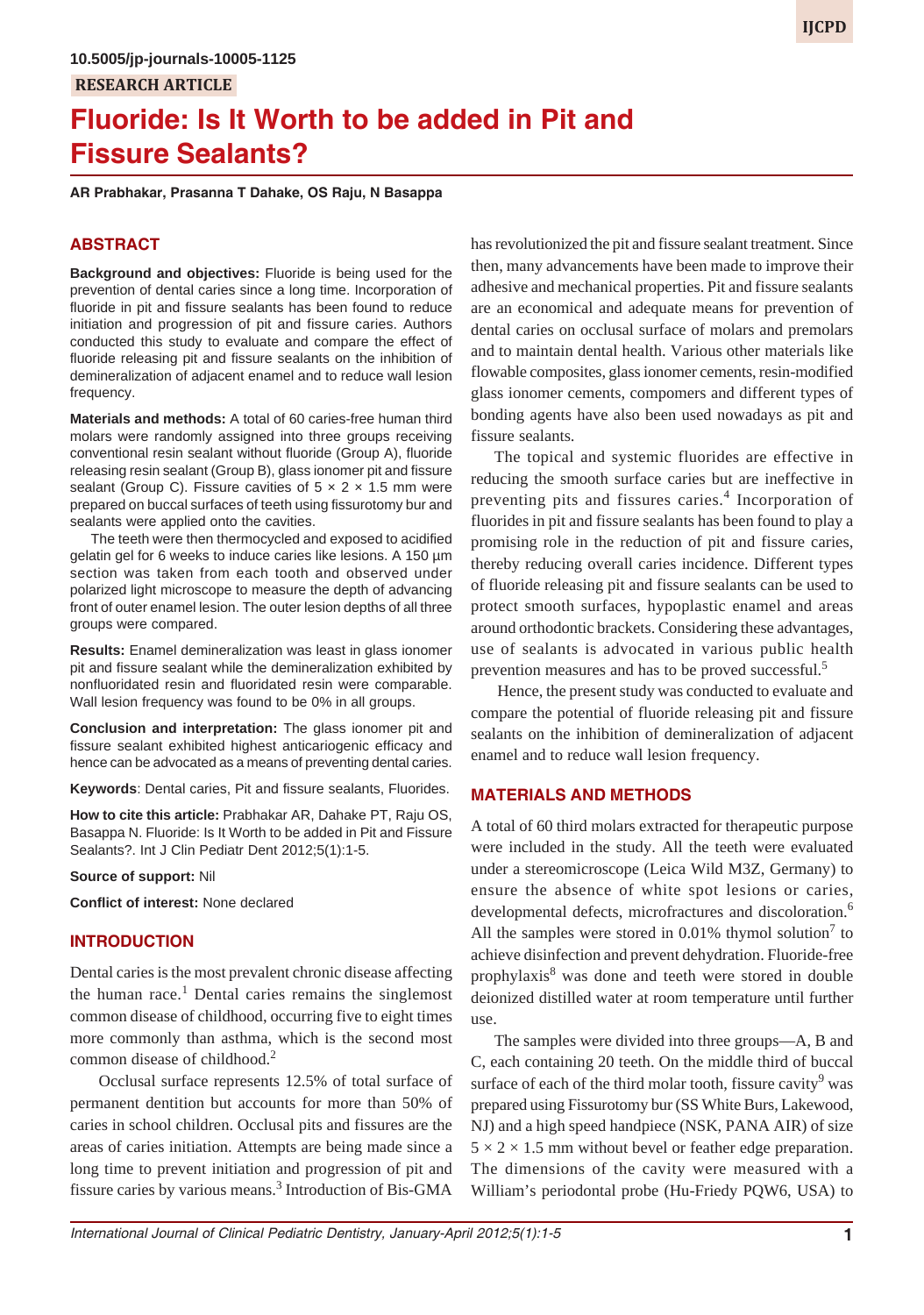| <b>Table 1:</b> Color coding of groups along with pit and fissure sealants |         |              |                                                                                 |  |  |
|----------------------------------------------------------------------------|---------|--------------|---------------------------------------------------------------------------------|--|--|
| Sr. no.                                                                    | Group   | Color coding | Pit and fissure sealant                                                         |  |  |
| 1.                                                                         | Group A | Red          | Nonfluoridated resin sealant (Helioseal <sup>®</sup> pit and fissure sealant)   |  |  |
| 2.                                                                         | Group B | Green        | Fluoride-releasing resin sealant (Guardian Seal™ pit and fissure sealant)       |  |  |
| 3.                                                                         | Group C | Pink         | Glass ionomer pit and fissure sealant (GC Fuji VII™ GI pit and fissure sealant) |  |  |

ensure uniformity of the enamel window in all the samples. All the three groups were color coded for identification as per shown in Table 1 and filled with pit and fissure sealants according to manufacturers' instructions.

## **Application of Sealants to the Cavities**

- *Group A (Nonfluoridated pit and fissure sealant; Helioseal® pit and fissure sealant):* The cavity in each sample was acid etched<sup>10</sup> with 37% phosphoric acid gel for 30 seconds, $^{11}$  rinsed with double deionized distilled water for 10 seconds and dried with oil-free compressed air for 10 seconds. The material was then placed in the cavity of each tooth with the manufacturer's direct delivery system up to cavosurface margin and light cured for 40 seconds with light curing unit (Bee Cool, Plus Top light – LED light curing unit, Taiwan).
- *Group B (Fluoride-releasing pit and fissure sealant, Guardian Seal™ pit and fissure sealant):* The same procedure as described for group A was followed with respect to the samples belonging to group B.
- *Group C (Glass ionomer pit and fissure sealant, GC Fuji VII™ GI pit and fissure sealant):* The cavity of each sample was cleaned for 15 seconds with cavity conditioner,<sup>12</sup> rinsed with double deionized distilled water for 10 seconds and dried with oil-free compressed air for 10 seconds. The powder and liquid were mixed according to manufacturer's instructions and placed into cavities. Excess material was removed with plastic instrument and light cured for 40 seconds (Bee Cool, Plus Top light – LED light curing unit, Taiwan). All the surfaces of molars were coated with acid resistant varnish leaving 1 mm rim of exposed sound enamel surrounding the sealant-filled cavities and subjected to thermocycling<sup>13</sup> in artificial saliva.<sup>14</sup>

Samples were suspended in acidified gelatin gel<sup>15</sup> for 6 weeks at 37°C to induce artificial caries like lesion on exposed enamel rim. The acidified gelatin gel was changed at weekly interval, as pH of solution gets altered with time. Each tooth was then cleaned thoroughly with double deionized distilled water.

 Longitudinal tooth section of 150 µm thickness was obtained by cutting through the enamel window of tooth using a Silverstone-Taylor hard tissue microtome (Leica SP 1600, Leica Microsystems, Nussloch, Germany). The section was mounted on glass slide and evaluated under

polarized light microscope (Leica, Leica Microsystems, Nussloch, Germany).<sup>16</sup>

# **Quantification of the Lesions using Leica QWin Software**

Each section was examined under polarized light microscope and photomicrograph of each section was taken. The mean lesion depths of caries like lesions were determined in a blinded fashion by projecting the photomicrographs onto a computer interfaced digitized tablet and measuring 10 points along the advancing front lesions. Using the same protocol, the presence or absence of wall lesions was determined for each specimen. The advancing front along the body of the outer surface lesion was measured, with the first measurement located 100 micrometers from the cavity preparation (Fig. 1).

 For statistical analysis, one-way ANOVA was used for multiple group comparisons followed by post hoc Tukey's test for groupwise comparison (A *vs* B, A *vs* C, B *vs* C). The results were expressed as mean  $\pm$  SD, coefficient of variation and range values.

# **RESULTS**

Table 2 and Figure 2 show the mean depths of the outer lesions from the three treatment groups. The mean depth of outer lesions was compared using ANOVA and post-hoc Tukey's test for groupwise comparison (significance level of  $p < 0.05$ ).



**Fig. 1:** Photomicrograph showing measurement of advancing front of caries like lesions at 10 points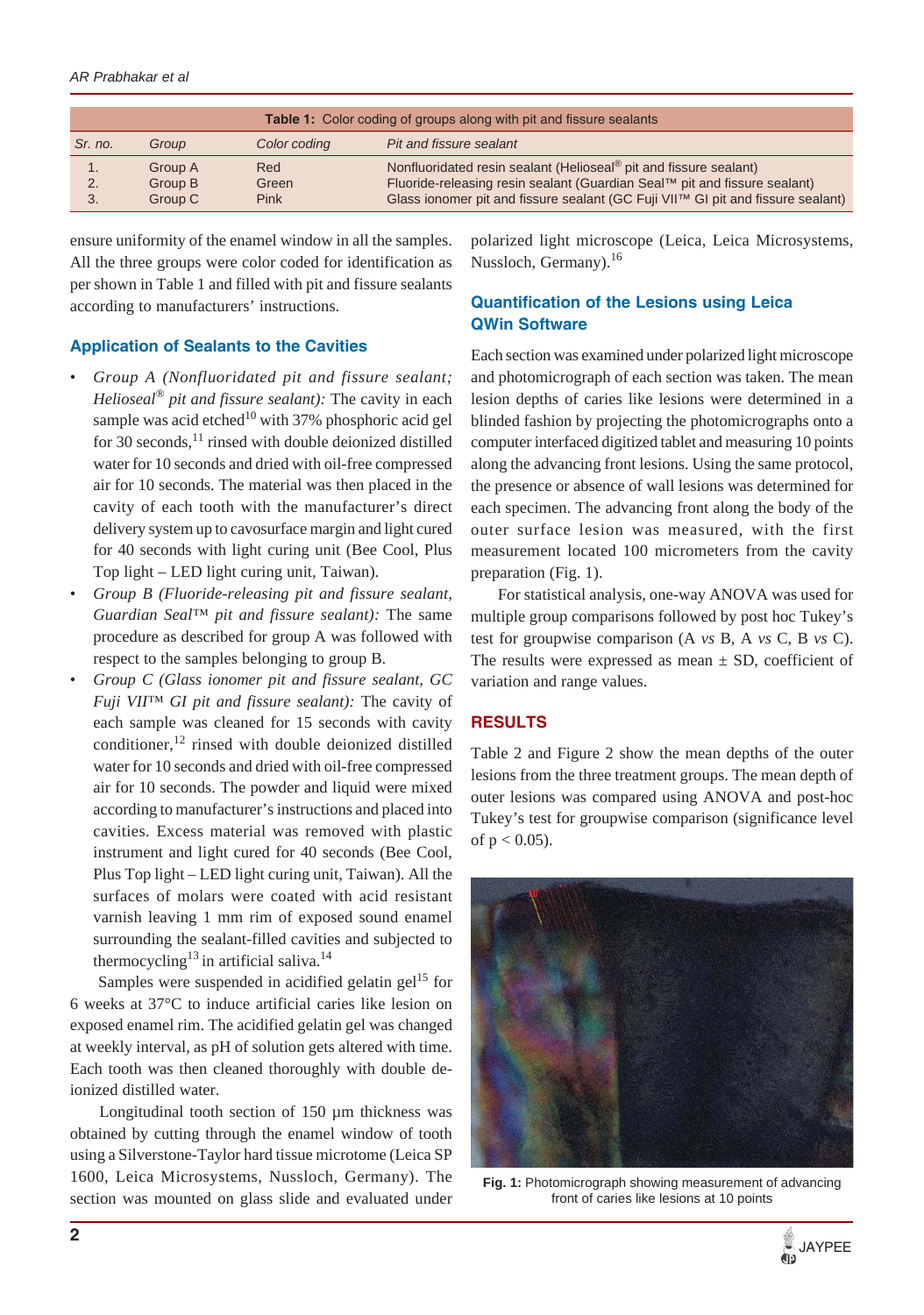| Fluoride: Is It Worth to be added in Pit and Fissure Sealants? |  |  |  |
|----------------------------------------------------------------|--|--|--|
|----------------------------------------------------------------|--|--|--|

| Table 2: Descriptive statistics showing the intergroup comparison of the significance p-values of difference in<br>demineralization among three experimental groups |                                                                |                           |                        |                                |                                  |  |
|---------------------------------------------------------------------------------------------------------------------------------------------------------------------|----------------------------------------------------------------|---------------------------|------------------------|--------------------------------|----------------------------------|--|
| Groups                                                                                                                                                              | Demineralization                                               | Difference between groups |                        |                                | Significance                     |  |
|                                                                                                                                                                     | Mean $\pm$ SD                                                  | Groups compared           | Mean difference        | $p$ -value*                    |                                  |  |
| Group A<br>Group B<br>Group C                                                                                                                                       | $214.44 \pm 97.44$<br>$222.73 \pm 80.66$<br>$155.99 \pm 37.87$ | $A-B$<br>$A-C$<br>$B-C$   | 8.29<br>58.45<br>66.74 | 0.93 NS<br>0.049S<br>$0.021$ S | p > 0.05<br>p < 0.05<br>p < 0.05 |  |

ANOVA F = 4.51; p < 0.05; S: Significant; p > 0.05; NS: Not significant; \*: Post-hoc Tukey's test; SD: Standard deviation





 The mean outer lesion depth was the least for group C (glass ionomer pit and fissure sealant) at 73%. The difference in outer lesion depth of group C with that of the remaining groups was found to be significant. As shown in Table 3, the outer lesions adjacent to cavities filled with the conventional nonfluoride-containing sealant had a reduction of 3% in depth when compared with those filled with fluoride-releasing sealant. The outer lesions adjacent to the cavities filled with glass ionomer sealant had a reduction of 27% in depth when compared with the conventional nonfluoride-containing sealant. The glass ionomer sealant group also had a 30% reduction in outer lesion depth when compared with the fluoride-releasing sealant group. The percentage of reduction was calculated by dividing the mean lesion depth for the treatment group by the mean lesion depth for the control group and multiplying the result by 100%.

## **DISCUSSION**

Pits and fissures are more vulnerable to caries initiation due to variation in shapes, tortuousness with invaginations or irregularities and narrowness  $($   $\sim$  0.1 mm wide). As a result these are ideal sites for the retention of bacteria and food remnants, rendering mechanical means of debridement inaccessible as toothbrush bristle (0.2 mm) is too large to penetrate most of the fissures.4

Attempts were made to prevent pit and fissure caries by various means like prophylactic odontotomy, enameloplasty, use of topical and systemic fluorides and various adhesive materials like cements and resins.<sup>4</sup> Use of pit and fissure sealants was thus conceptualized to prevent initiation of caries in fissures which is conservative modality of caries prevention.<sup>17</sup> The cariostatic properties of sealants are attributed to the physical obstruction of the pits and fissures preventing colonization of new bacteria and penetration of fermentable carbohydrates, so that remaining bacteria cannot produce acid in cariogenic concentration.<sup>18</sup> The role of fluoride released from dental materials in the prevention of caries<sup>19</sup> has been evidenced from *in vitro* and *in vivo* studies, supporting the contention that frequent supply of  $F^-$  at low concentration decrease the enamel demineralization and accelerates the remineralization process.<sup>20</sup>

Although other agents, such as fluoridated varnishes, dentifrices, mouth rinses and gels can reduce the prevalence of caries, the fluoride released from dental materials also plays a promising role in caries prevention.<sup>21,22</sup> The ability of a dental material to act as a fluoride reservoir is a distinct advantage in caries resistance, both at the enamel restorative interface and adjacent to the outer enamel surface near the

| Table 3: Effect of fluoride release from sealant material on enamel demineralization and wall lesion frequency |                                          |                          |                                                                                                                                          |  |  |  |
|----------------------------------------------------------------------------------------------------------------|------------------------------------------|--------------------------|------------------------------------------------------------------------------------------------------------------------------------------|--|--|--|
| Sealant                                                                                                        | Mean outer lesion<br>depth (micrometers) | Wall lesion<br>frequency | Reduction in outer lesion depth                                                                                                          |  |  |  |
| Group A (nonfluoridated pit)<br>and fissure sealant)                                                           | $214.44 \pm 97.44$                       | 0%                       | 3% when compared with fluoride-releasing<br>sealant                                                                                      |  |  |  |
| Group B (fluoridated pit and<br>fissure sealant)                                                               | $222.73 \pm 80.66$                       | $0\%$                    |                                                                                                                                          |  |  |  |
| Group C (glass ionomer pit)<br>and fissure sealant)                                                            | $155.99 \pm 37.87$                       | 0%                       | 27% when compared with conventional<br>nonfluoride-containing sealant<br>30% when compared with the fluoride-<br>releasing sealant group |  |  |  |

*International Journal of Clinical Pediatric Dentistry, January-April 2012;5(1):1-5* **3**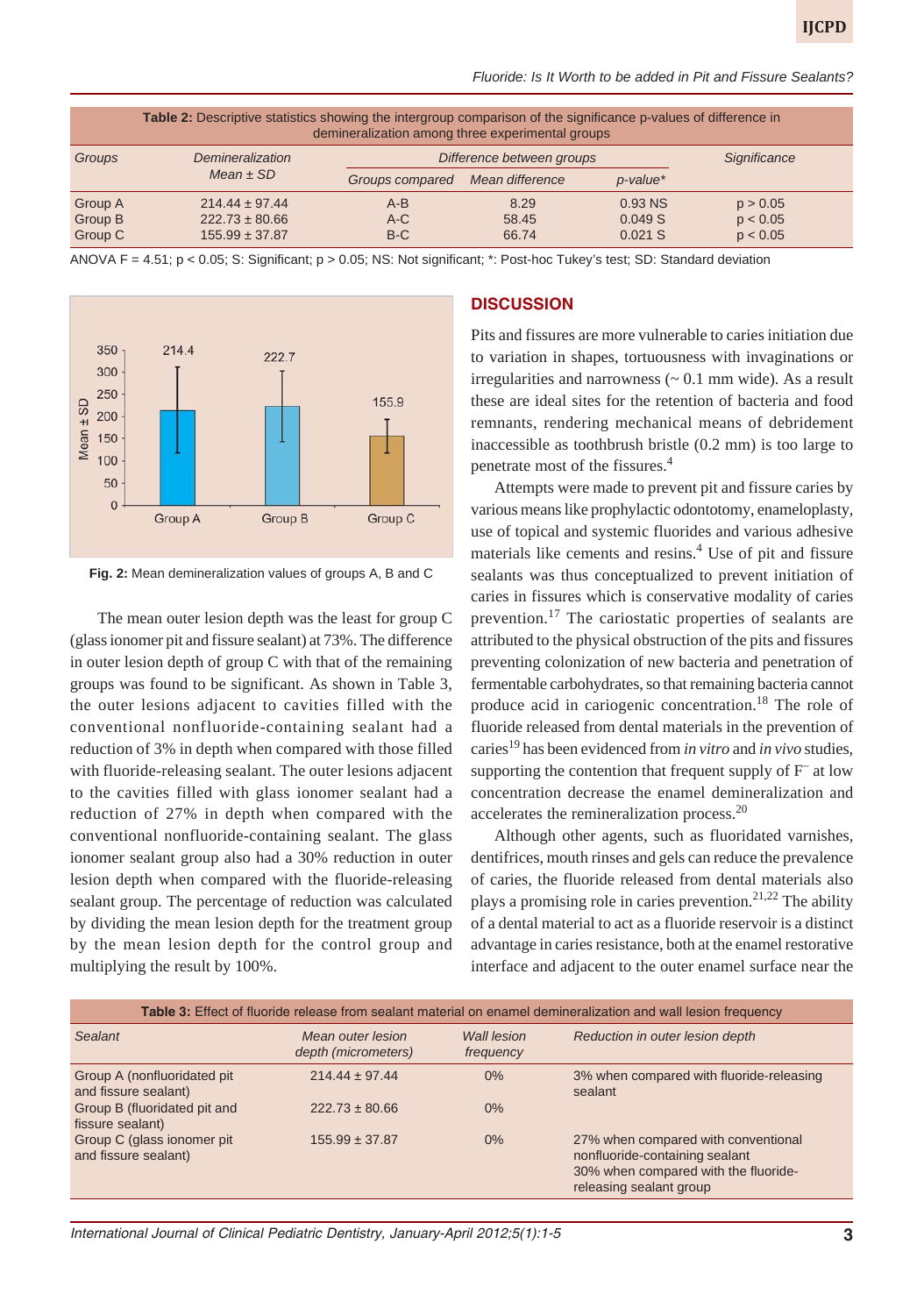fluoride-releasing dental material.23,24 Glass ionomer cement (GIC) is shown to release fluoride slowly over a period of time<sup>25</sup> into the surrounding enamel yielding cariostatic effects.26 Chemical bonding of GIC to enamel and dentin without etching is the additional advantage, making it much easier to handle.<sup>12</sup> Because of its well-known cariostatic effect, attempts were made consistently for more than 25 years to add fluoride in resin sealants<sup>27</sup> and efforts to combine the two continue today.<sup>28</sup>

 In the present study, glass ionomer pit and fissure sealant has shown highest inhibition of demineralization of adjacent enamel. The difference in inhibition of demineralization between glass ionomer pit and fissure sealant and fluoridated and nonfluoridated resin sealant was statistically significant. The result is attributed to F<sup>–</sup> released from glass ionomer cement by means of three discrete mechanisms: Surface wash off, diffusion through pores and cracks and bulk diffusion.29 Similar findings were confirmed by some *in vitro* and *in vivo* studies showing a sustained fluoride release from GIC to the surrounding dental structures $30$  and tooth microenvironment.<sup>31</sup> Study evaluating GIC as pit and fissure sealants clinically has proved to reduce caries susceptibility. $32$ 

There was no significant inhibition of demineralization seen between fluoridated as well as nonfluoridated resin sealants thus, confirming previous results.<sup>30,33</sup>

The above findings could be explained by the differences in the composition between ionomeric and resinous materials, resulting in subsequent differences in fluoride releasing profiles.<sup>33</sup> Diffusion of water into the material is necessary for the formation of hydrogen ions that attack the fluoride-containing glass particles, releasing fluoride. That is why ionomeric materials are more permeable to water, enhancing fluoride diffusion and release.<sup>34</sup> On the other hand, the matrix of resinous sealants is much less hydrophilic, making fluoride release more difficult.<sup>35</sup>

 No wall lesions were found in any of the specimens in this study. Absence of wall lesions may be justified due to reduction of microleakage along the tooth-sealant material interface due to acid etching or conditioning of enamel. Micropores and microprojections are created on enamel surface causing penetration and polymerization of sealants in these areas, forming a mechanical bond with the tooth. Optimal bonding of resin sealants to enamel depends on proper and adequate conditioning of enamel.<sup>36</sup> The result obtained in this study can be confirmed by other studies showing that the sealants exhibited small or no dye microleakage at the interface between sealant and dental enamel.<sup>37</sup>

Depending on the environment, all pit and fissure sealants may act differently due to other variables like preparation of fissures, enamel etching and conditioning, application of bonding agents and contamination of prepared surfaces of fissures. Appropriate method of application of sealants is also a determining factor to reduce the microleakage thus, reducing wall lesion, which may further lead to formation of secondary caries.

# **CONCLUSION**

- The inhibition of demineralization in enamel adjacent to glass ionomer pit and fissure sealants was the highest followed by fluoridated and nonfluoridated resin sealants.
- The inhibition of demineralization in enamel adjacent to fluoridated and nonfluoridated resin sealants was comparable.
- No wall lesions were found in any of the specimens in all of the pit and fissure sealants.

# **REFERENCES**

- 1. Newbrun E. History and early theories of the etiology of caries. In: Newbrun E (Ed). Cardiology (3rd ed). Chicago: Quintessence; 1989. 13-28 p.
- 2. Mc-Donald RE, Avery DR, Stookey GK. Dental caries in the child and adolescent. In: McDonald RE, Avery DR, Dean JA, editors. Dentistry for the child and adolescent (8th ed). New Delhi: Elsevier; 2005. 203-235 p.
- 3. Hicks J, Flaitz CM. Pit and fissure sealants and conservative adhesive restorations: Scientific and clinical rationale. In: Pinkham JR, Casamassimo PS, McTigue DJ, Fields, Jr, HW, Nowak AJ, editors. Pediatric Dentistry Infancy through Adolescence (4th ed). New Delhi: Saunders An Imprint of Elsevier; 2005. 520-576 p.
- 4. Nikiforuk G. Occlusal sealants. In: Nikiforuk G (Ed). Understanding dental caries, etiology and mechanisms, basic and clinical aspects. New York: Karger 1985;2:145-173.
- 5. Salar DV, Garcia-Godoy F, Flaitz CM, Hicks MJ. Potential inhibition of demineralization in vitro by fluoride releasing sealants. J Am Dent Assoc 2007;138(4):502-506.
- 6. Ellwood RP, O'Mullane D. The association between developmental enamel defects and caries in populations with and without fluoride in their drinking water. J Public Health Dent 1996;56(2):76-80.
- 7. Moura JS, Rodrigues LKA, Del Bel Cury AA, Lima EMCX, Garcia RMCR. Influence of storage solution on enamel demineralization submitted to pH cycling. J Appl Oral Sci 2004;12(3):205-208.
- 8. Ansari G, Oloomi K, Eslami B. Microleakage assessment of pit and fissure sealant with and without the use of pumice prophylaxis. Int J Pediatr Dent 2004;14(4):272-278.
- 9. Garcia-Godoy F, de Araujo FB. Enhancement of fissure sealant penetration and adaptation: The enameloplasty technique. J Clin Pediatr Dent 1994;19(1):13-18.
- 10. Salama FS, Al-Hammad NS. Marginal seal and compomer materials with and without enameloplasty. Int J Pediatr Dent 2002;12(1):39-46.